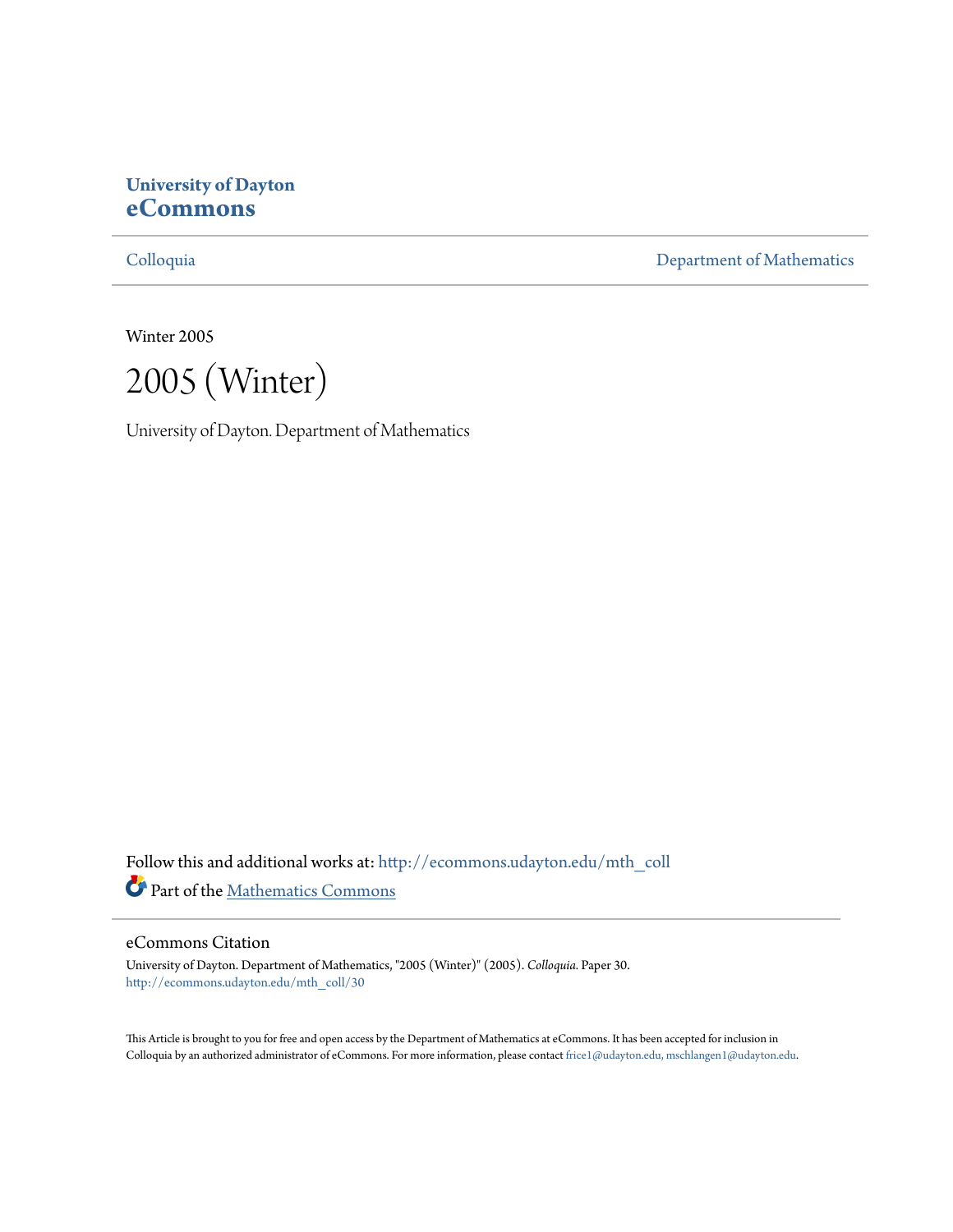## **Abstracts of the Colloquium Talks: Winter 2005 Department of Mathematics**

#### **An Introduction to Discrete Fractional Calculus**

Dr. Paul Eloe

**Abstract**: We study a discrete analogue of the Riemann‐Liouville fractional calculus. Definitions are motivated, elementary formulas are derived. Extensions to fractional differential and fractional difference equations are motivated. The work continues some initial work due to Kenneth S. Miller and Bertram Ross.

## **Boundedness in Nonlinear Functional Differential Equations with Applications to Totally Nonlinear Volterra Integro‐Differential Equations**

Dr.Youssef Raffoul

**Abstract:** In this talk, we make use of non‐negative definite Lyapunov functions and obtain sufficient conditions that guarantee the boundedness of all solutions of the system of functional differential equations

$$
x \ 0 \ (t) = G(t, x(s); 0 \le s \le t) \ def = G(t, x(\cdot))
$$

where  $x \in R$  n,  $G : R + \times R$   $n \to R$  n is a given nonlinear continuous function in t and x.

We will apply our results to totally nonlinear Volterra Integro-differential equations of the form

$$
x 0 (t) = A(t)g(x(t)) + Z t 0 B(t,s)f(x(s))ds
$$

where  $f(x) = x n$  and  $g(x) = x k$  such that n and k are positive and rational.

At the end of the talk, we will discuss the possibilities of extending this talk to functional equations with finite or infinite delays and posing some new problems.

## **Perspectives on Fractional Domination**

Dr. Matthew Walsh

**Abstract**: The practice of fractional graph theory involves finding and analyzing real‐valued analogues of familiar (integer-valued) graph parameters. In this talk we will explore some domination-type problems and their fractional versions, with particular attention being paid to the uses of linear programming techniques and theory.

## **Using WebCT in the Math Classroom**

Dr. Darren Parker

**Abstract**: WebCT is a software package that enables an instructor to put part of his or her course(s) on the web. In its simplest form, it can be a course web page where one can post course content to be downloaded or viewed by students (syllabus, homework assignments, etc.). It has some additional functions as well that I have found to be quite helpful. For example, it provides a password‐protected environment, so that material can be posted that only the students in the class see. The talk will focus on posting grades and scores, the calendar function, and threaded discussions. If there is time, I will talk about some of the nuts and bolts of designing a course web page.

## **Disease containment by progressive vaccination on trees and grids**

Dr. Stephen Hartke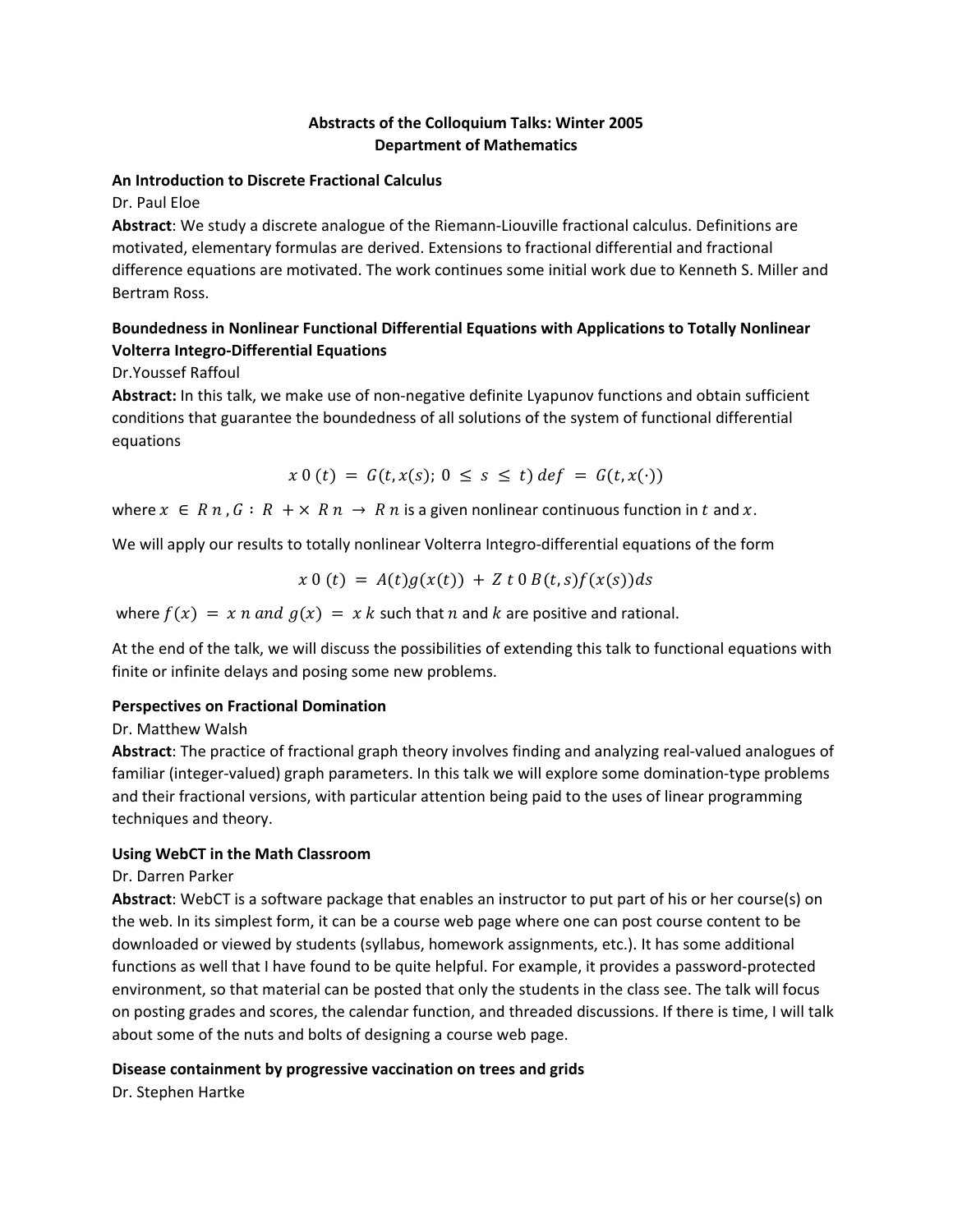**Abstract**: We consider a deterministic discrete‐time model of disease spread on graphs, where the disease spreads to adjacent vertices at each time step. A limited number of vertices can be vaccinated at each time step. Which vertices should be vaccinated to minimize the total number of infected vertices? This model is equivalent to a model of fire spread introduced by Hartnell, where firefighters fill the role of vaccination. We consider the question of minimizing the number of infected or burnt vertices for finite trees and for infinite d‐dimensional square grids.

#### **Wiener indices of trees**

## Dr. Gang Yu

**Abstract**: The Wiener index is one of the main descriptors that correlate a chemical compound's molecular graph with experimentally gathered data regarding the compound's characteristics. A long standing conjecture on the Wiener index states that, for any positive integer \$n\$ (except numbers from a given \$49\$ element set), one can find a tree with Wiener index \$ $n$ \$. In this talk, I will prove that every integer  $\sin > 10^8$  is the Wiener index of some short caterpillar tree with at most six non-leaf vertices. The Wiener index conjecture for trees then follows from this and the computational results that other people have obtained. I will also show that, with finitely many exceptions, every positive integer is the Wiener index of a caterpillar tree of maximal degree  $\lambda \leq 3$ . These trees imitate the exact molecular structures of many chemical compounds.

### **Multidecomposition of the Complete Graph with Various Leaves**

### Mr. Christian Hampson

**Abstract**: A graph-pair of order \$t\$ is two non-isomorphic graphs \$G\$ and \$H\$ on \$t\$ non-isolated vertices for which  $G \cup H \cong K_t$  for some integer  $t \geq 4$ . Given a graph-pair  $(G, H)$ , we say  $(S, H)$ \$ divides some graph \$K\$ if the edges of \$K\$ can be partitioned into copies of \$G\$ and \$H\$ with at least one copy of \$ $G$ \$ and at least one copy of \$ $H$ \$. We will refer to this partition as a  $\{\hat{x}, \hat{f}(G, H)\$  – multidecomposition of \$K\$. In this talk, we consider the existence of multidecompositions of  $K_m - FS$  for the graph-pairs of order 5 where  $F\$  is a Hamiltonian cycle or a 1‐factor graph. For those graph‐pairs, we will also look for maximum multipackings and minimum multicoverings of  $K_m - FS$ .

# **A Qualitative Study of the Line Search Method and Surrogate Optimizations**

#### Mr. Chunlei Zhang

**Abstract**: Explorations of the latest numerical optimization methods, in particular the line search methods and surrogate procedures, are carried out in this study. Applications to engineering dynamic systems are introduced. A real time optimization framework, in which a line search strategy associated with linear dynamic systems, is analyzed. The controllability of the linear systems and the robustness of the line search methods are discussed. Numerical demonstrations are given to illustrate the effectiveness the optimization algorithms developed.

A class of the surrogate optimization procedures for unconstrained optimization is studied for practical applications. The global convergence of the optimization sequence to first order stationary points following Strawman's design is considered. An algorithmic approach has been implemented to demonstrate the surrogate optimization procedure under Strawman's principals. Further applications of the surrogate methods in mobile agent cooperative search problems is given.